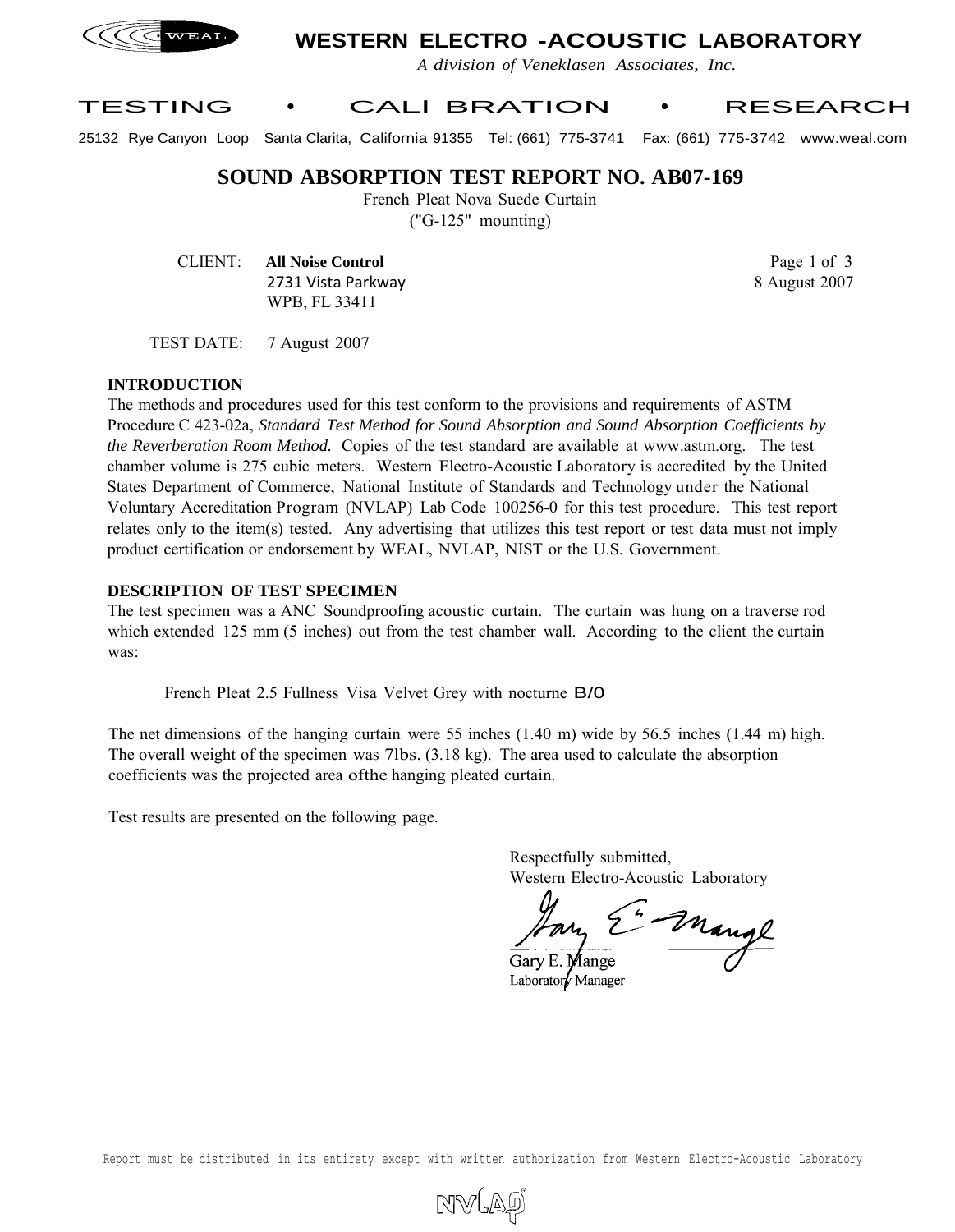# **SOUND ABSORPTION TEST REPORT NO. AB07-169**

TEST DATE: 7 August 2007

Page 2 of **3**  8 August 2007

Mounting per ASTM E 795-00: Type G-125

Area tested:  $21.58 \text{ ft}^2 (2.00 \text{ m}^2)$ <br>
Semperature:  $78.4^{\circ} \text{ F}$ 

Temperature: 78.4° F<br>Humidity: 47.5%

Humidity:

### **TEST RESULTS**

| Frequency<br>in Hz | Absorption<br>in Sabins | Absorption<br>Coefficients |
|--------------------|-------------------------|----------------------------|
| 100                | 9.9                     | 0.46                       |
| 125                | 0.0                     | 0.00                       |
| 160                | 5.3                     | 0.24                       |
| 200                | 2.1                     | 0.10                       |
| 250                | 5.1                     | 0.24                       |
| 315                | 10.9                    | 0.51                       |
| 400                | 12.0                    | 0.55                       |
| 500                | 13.1                    | 0.61                       |
| 630                | 12.6                    | 0.58                       |
| 800                | 13.3                    | 0.62                       |
| 1000               | 16.9                    | 0.79                       |
| 1250               | 16.3                    | 0.76                       |
| 1600               | 15.5                    | 0.72                       |
| 2000               | 16.3                    | 0.75                       |
| 2500               | 16.7                    | 0.78                       |
| 3150               | 17.6                    | 0.82                       |
| 4000               | 17.4                    | 0.81                       |
| 5000               | 20.2                    | 0.93                       |
|                    |                         | ሰ ደሰ<br>י סדר              |

### **1/3 Octave Band Absorption Data**

**NRC 0.60 SAA 0.58** 

Report must be distributed in its entirety except with written authorization from Western Electro-Acoustic Laboratory